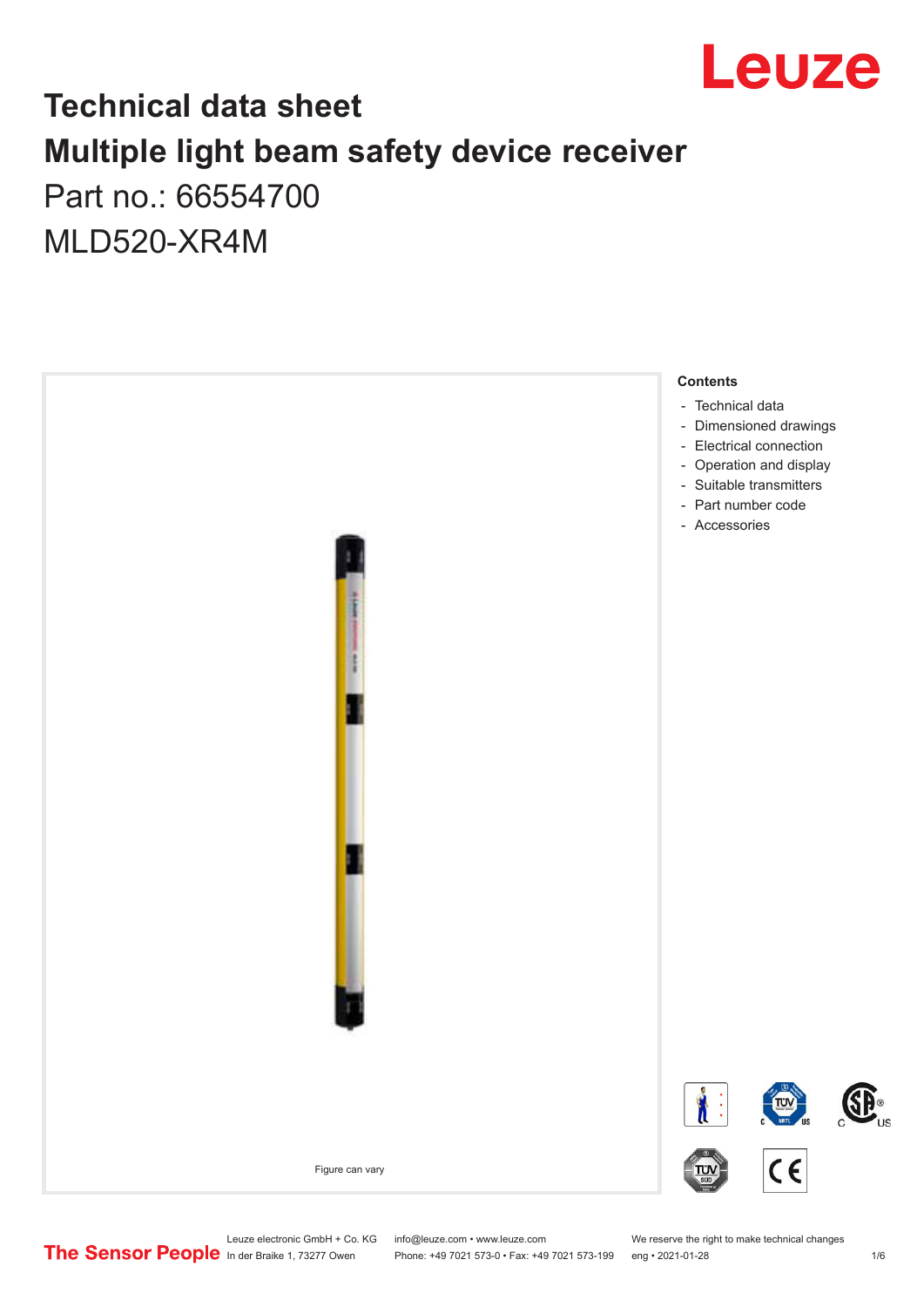### <span id="page-1-0"></span>**Technical data**

# Leuze

| <b>Series</b>                      | <b>MLD 500</b>                            |
|------------------------------------|-------------------------------------------|
| Device type                        | Receiver                                  |
|                                    |                                           |
| <b>Special version</b>             |                                           |
| <b>Special version</b>             | Integrated status indicator               |
| <b>Functions</b>                   |                                           |
| <b>Functions</b>                   | Contactor monitoring (EDM), selectable    |
|                                    | Start/restart interlock (RES), selectable |
| <b>Characteristic parameters</b>   |                                           |
| Type                               | 4, IEC/EN 61496                           |
| <b>SIL</b>                         | 3, IEC 61508                              |
| <b>SILCL</b>                       | 3, IEC/EN 62061                           |
|                                    |                                           |
| Performance Level (PL)             | e, EN ISO 13849-1                         |
| MTTF <sub>d</sub>                  | 204 years, EN ISO 13849-1                 |
| PFH <sub>n</sub>                   | 6.6E-09 per hour                          |
| Mission time $T_{M}$               | 20 years, EN ISO 13849-1                  |
| Category                           | 4. EN ISO 13849                           |
| <b>Optical data</b>                |                                           |
| Number of beams                    | 4 Piece(s)                                |
| <b>Beam spacing</b>                | 300 mm                                    |
| <b>Electrical data</b>             |                                           |
|                                    |                                           |
| <b>Protective circuit</b>          | Overvoltage protection                    |
|                                    | Short circuit protected                   |
| Performance data                   |                                           |
| Supply voltage $U_{B}$             | 24 V, DC, -20  20 %                       |
| Current consumption, max.          | 150 mA, Without external load             |
| <b>Fuse</b>                        | External with max, 3 A                    |
|                                    |                                           |
| Inputs                             |                                           |
| Number of digital switching inputs | 3 Piece(s)                                |
|                                    |                                           |
| <b>Switching inputs</b>            |                                           |
| Type                               | Digital switching input                   |
| Switching voltage high, min.       | 18.2 V                                    |
| Switching voltage low, max.        | 2.5V                                      |
|                                    | 23 V                                      |
| Switching voltage, typ.            | DC.                                       |
| Voltage type                       |                                           |
| Switching current, max.            | 5 mA                                      |
| Digital switching input 1          |                                           |
| <b>Assignment</b>                  | Connection 1, pin 1                       |
| <b>Function</b>                    | Control input for start/restart interlock |
|                                    | (RES)                                     |
| Digital switching input 2          |                                           |
| <b>Assignment</b>                  | Connection 1, pin 3                       |
| <b>Function</b>                    | Control input for contactor monitoring    |
|                                    | (EDM)                                     |
| Digital switching input 3          |                                           |
| <b>Assignment</b>                  | Connection 1, pin 4                       |
|                                    |                                           |
| <b>Function</b>                    | Control input for start/restart interlock |

#### **Outputs**

| ------<br>Number of safety-related switching 2 Piece(s)<br>outputs (OSSDs) |  |
|----------------------------------------------------------------------------|--|
| Number of digital switching outputs 1 Piece(s)                             |  |
| Safaty-related switching outpute                                           |  |

| Safety-related switching outputs  |                                      |
|-----------------------------------|--------------------------------------|
| <b>Type</b>                       | Safety-related switching output OSSD |
| Switching voltage high, min.      | 18.2 V                               |
| Switching voltage low, max.       | 2.5V                                 |
| Switching voltage, typ.           | 23 V                                 |
| Voltage type                      | DC                                   |
| Current load, max.                | 380 mA                               |
| Load inductivity                  | 2,200,000 µH                         |
| Load capacity                     | $0.3 \mu F$                          |
| Residual current, max.            | $0.2 \text{ mA}$                     |
| Residual current, typ.            | $0.002 \, \text{mA}$                 |
| <b>Voltage drop</b>               | 1 <sub>V</sub>                       |
|                                   |                                      |
| Safety-related switching output 1 |                                      |
| <b>Assignment</b>                 | Connection 1, pin 6                  |
|                                   |                                      |

| <b>Switching element</b>          | Transistor, PNP     |  |
|-----------------------------------|---------------------|--|
| Safety-related switching output 2 |                     |  |
| Assignment                        | Connection 1, pin 5 |  |

| ,,,,,,,,,,,,,,,,         | 50111100110111, p1110 |  |
|--------------------------|-----------------------|--|
| <b>Switching element</b> | Transistor, PNP       |  |
|                          |                       |  |
|                          |                       |  |

| <b>Switching outputs</b> |  |
|--------------------------|--|
|                          |  |

| <b>Type</b>                  | Digital switching output       |
|------------------------------|--------------------------------|
| Switching voltage high, min. | 18.2 V                         |
| Switching voltage low, max.  | 2.5V                           |
| Switching voltage, typ.      | 23 V                           |
| Voltage type                 | DC                             |
| <b>Switching output 1</b>    |                                |
| <b>Assignment</b>            | Connection 1, pin 1            |
| <b>Switching element</b>     | Transistor, PNP                |
| <b>Function</b>              | "State of OSSDs" signal output |
|                              |                                |

### **Timing**

| <b>Response time</b>      | 25 ms            |
|---------------------------|------------------|
| <b>Restart delay time</b> | $100 \text{ ms}$ |

#### **Connection**

| <b>Number of connections</b>                  | 1 Piece(s)             |
|-----------------------------------------------|------------------------|
| <b>Connection 1</b>                           |                        |
| <b>Function</b>                               | Machine interface      |
| <b>Type of connection</b>                     | Connector              |
| <b>Thread size</b>                            | M <sub>12</sub>        |
| <b>Material</b>                               | Metal                  |
| No. of pins                                   | 8-pin                  |
| <b>Cable properties</b>                       |                        |
| Permissible conductor cross<br>section, typ.  | $0.25$ mm <sup>2</sup> |
| Length of connection cable, max.              | 100 <sub>m</sub>       |
| Permissible cable resistance to<br>load, max. | 200 <sub>O</sub>       |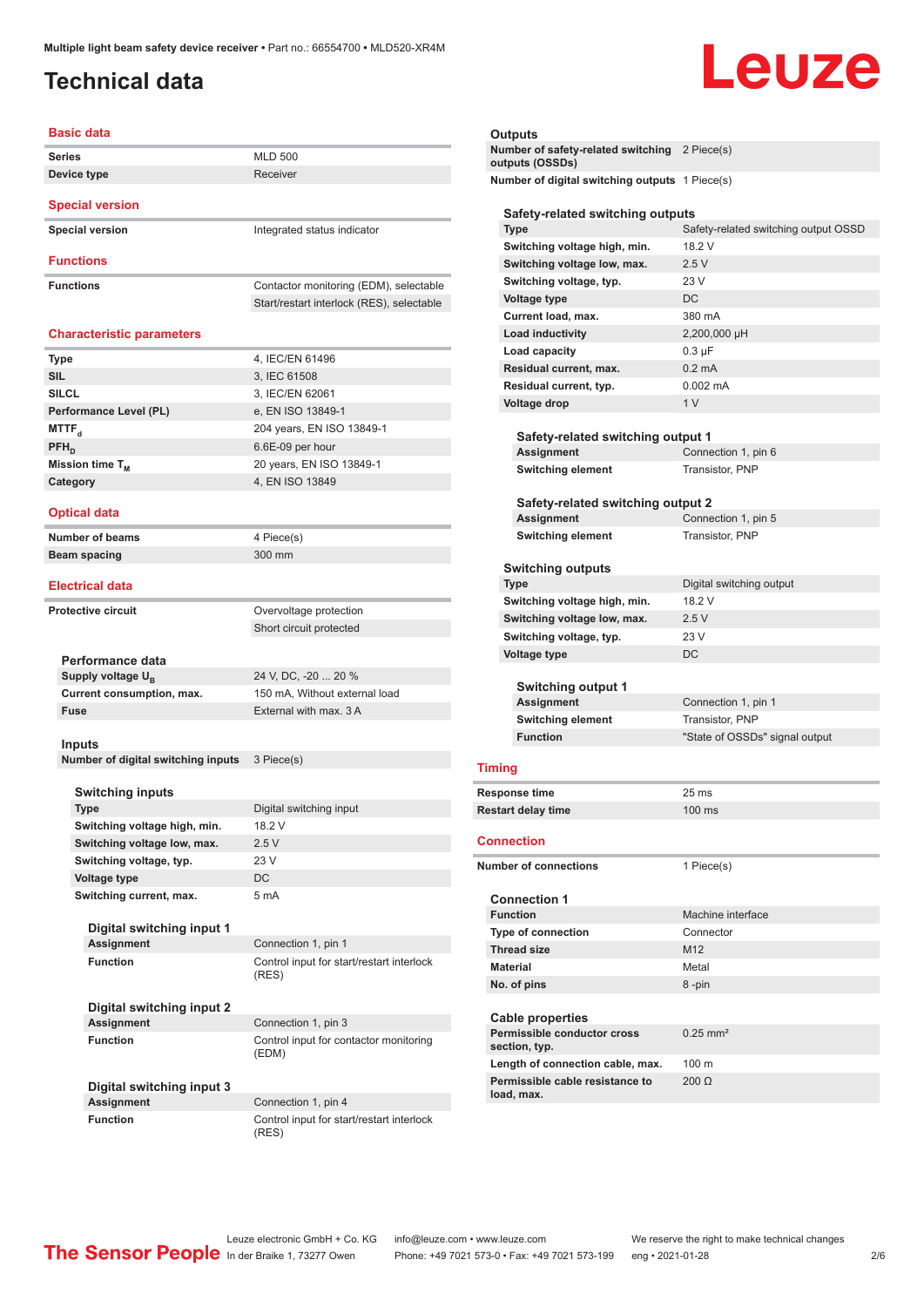## <span id="page-2-0"></span>**Technical data**

# Leuze

#### **Mechanical data**

| Dimension (W x H x L)    | 52 mm x 1,000 mm x 64.7 mm |
|--------------------------|----------------------------|
| <b>Housing material</b>  | Metal                      |
| <b>Metal housing</b>     | Aluminum                   |
| Lens cover material      | Plastic / PMMA             |
| Material of end caps     | Diecast zinc               |
| Net weight               | $2,200$ q                  |
| <b>Housing color</b>     | Yellow, RAL 1021           |
| <b>Type of fastening</b> | Groove mounting            |
|                          | Swivel mount               |
|                          |                            |

#### **Operation and display**

| Type of display                | I FD       |
|--------------------------------|------------|
| <b>Number of LEDs</b>          | 1 Piece(s) |
| <b>Environmental data</b>      |            |
| Ambient temperature, operation | $-3055$ °C |
| Ambient temperature, storage   | $-4075 °C$ |

| Degree of protection         | IP 67          |
|------------------------------|----------------|
| <b>Protection class</b>      | III            |
| <b>Certifications</b>        | c CSA US       |
|                              | c TÜV NRTL US  |
|                              | TÜV Süd        |
| <b>US patents</b>            | US 6,418,546 B |
|                              | US 7,741,595 B |
|                              |                |
| <b>Classification</b>        |                |
| <b>Customs tariff number</b> | 85365019       |
| eCl@ss 5.1.4                 | 27272703       |
| eCl@ss 8.0                   | 27272703       |
| eCl@ss 9.0                   | 27272703       |
| eCl@ss 10.0                  | 27272703       |
| eCl@ss 11.0                  | 27272703       |
| <b>ETIM 5.0</b>              | EC001832       |
|                              |                |
| <b>ETIM 6.0</b>              | EC001832       |

**Certifications**

### **Dimensioned drawings**

**Relative humidity (non-condensing)** 0 ... 95 %

All dimensions in millimeters





### **Electrical connection**

**Connection 1**

| <b>Function</b>           | Machine interface |
|---------------------------|-------------------|
| <b>Type of connection</b> | Connector         |
| <b>Thread size</b>        | M12               |
| <b>Type</b>               | Male              |
| <b>Material</b>           | Metal             |
| No. of pins               | 8-pin             |
| Encoding                  | A-coded           |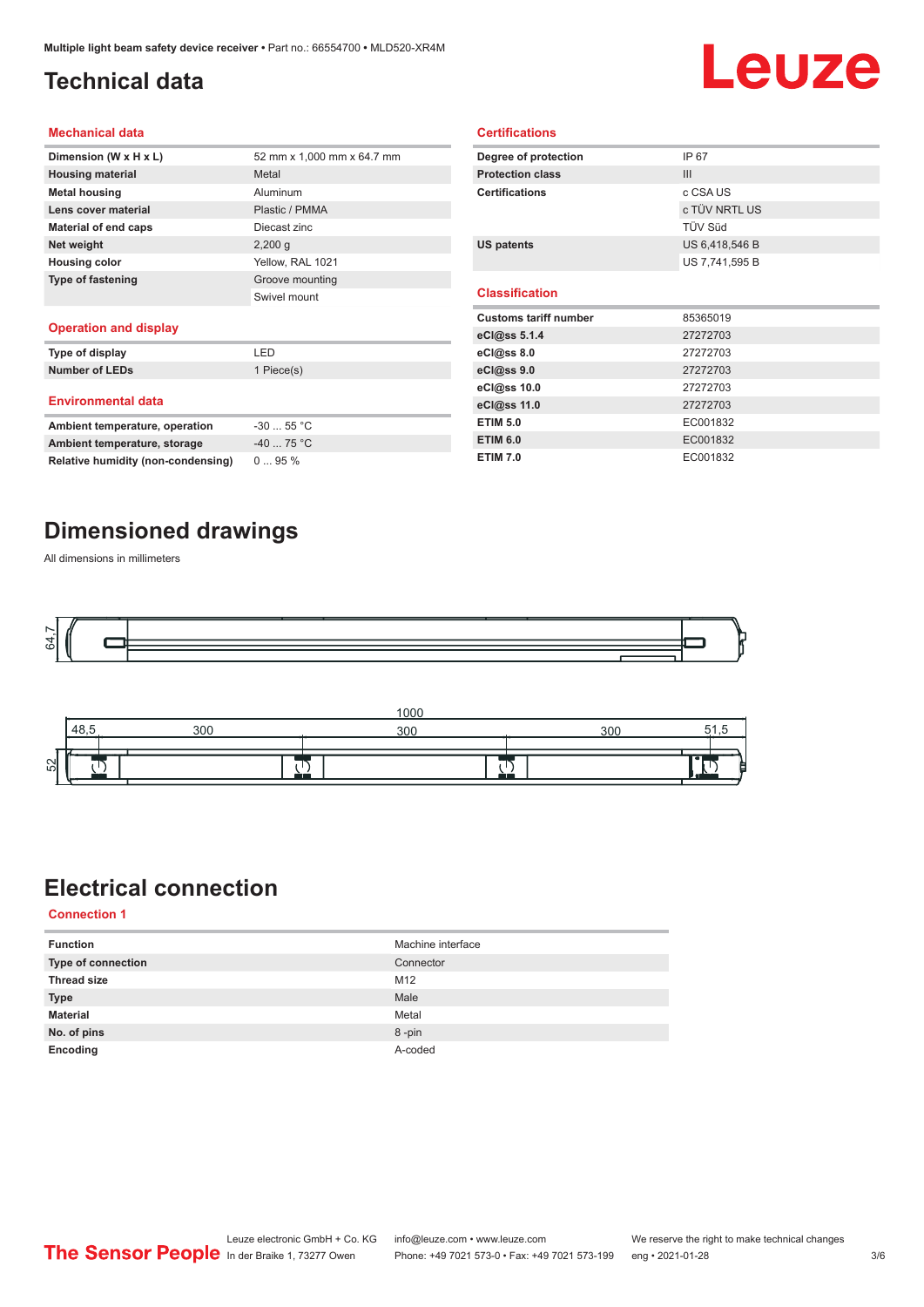### <span id="page-3-0"></span>**Electrical connection**

## **Leuze**

| <b>Pin</b>     | <b>Pin assignment</b>  | <b>Conductor color</b> |
|----------------|------------------------|------------------------|
| 1              | RES/OSSD status signal | White                  |
| $\overline{2}$ | $+24V$                 | <b>Brown</b>           |
| 3              | <b>EDM</b>             | Green                  |
| $\overline{4}$ | <b>MODE</b>            | Yellow                 |
| 5              | OSSD <sub>2</sub>      | Gray                   |
| 6              | OSSD1                  | Pink                   |
|                | 0 V                    | <b>Blue</b>            |
| 8              | n.c.                   | Red                    |



## **Operation and display**

| LED.           | <b>Display</b>           | <b>Meaning</b>                                       |
|----------------|--------------------------|------------------------------------------------------|
|                | Red, continuous light    | OSSD off.                                            |
|                | Green, continuous light  | OSSD on                                              |
|                | Red, flashing, 1 Hz      | External error                                       |
|                | Red, flashing, 10 Hz     | Internal error                                       |
|                | Green, flashing, 1 Hz    | Weak signal, device not optimally aligned or soiled. |
| $\overline{2}$ | Yellow, continuous light | Start/restart interlock locked.                      |

### **Suitable transmitters**

| Part no. | <b>Designation</b> | <b>Article</b>                                      | <b>Description</b>                                                                                                           |
|----------|--------------------|-----------------------------------------------------|------------------------------------------------------------------------------------------------------------------------------|
| 66501700 | MLD500-XT4         | Multiple light beam<br>safety device<br>transmitter | Operating range: 20  70 m<br>Number of beams: 4 Piece(s)<br>Beam spacing: 300 mm<br>Connection: Connector, M12, Metal, 5-pin |

### **Part number code**

| Part designation: MLDxyy-zab/t |                                                                                                                                                                   |  |  |  |
|--------------------------------|-------------------------------------------------------------------------------------------------------------------------------------------------------------------|--|--|--|
| <b>MLD</b>                     | Multiple light beam safety device                                                                                                                                 |  |  |  |
| $\boldsymbol{\mathsf{x}}$      | <b>Series</b><br>3: MLD 300<br>5: MLD 500                                                                                                                         |  |  |  |
| уу                             | <b>Function classes</b><br>00: transmitter<br>10: automatic restart<br>12: external testing<br>20: EDM/RES<br>30: muting<br>35: timing controlled 4-sensor muting |  |  |  |
| z                              | Device type<br>T: transmitter<br>R: receiver<br>RT: transceiver<br>xT: transmitter with high range<br>xR: receiver for high range                                 |  |  |  |
| a                              | Number of beams                                                                                                                                                   |  |  |  |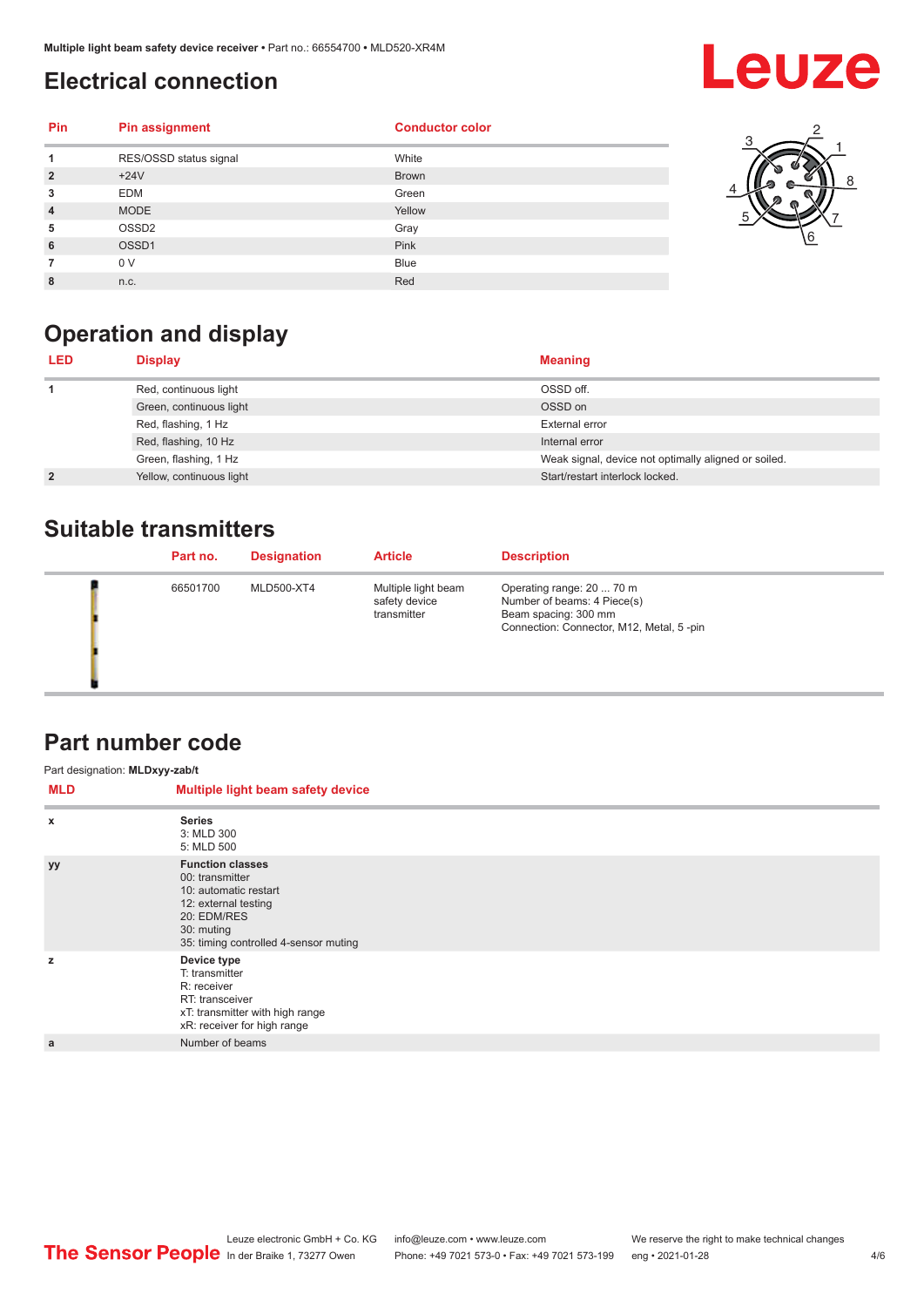### <span id="page-4-0"></span>**Part number code**

| <b>MLD</b> | Multiple light beam safety device                                                                                                                                                                                                                                                                 |
|------------|---------------------------------------------------------------------------------------------------------------------------------------------------------------------------------------------------------------------------------------------------------------------------------------------------|
| b          | Option<br>L: integrated laser alignment aid (for transmitter/receiver)<br>M: integrated status indicator (MLD 320, MLD 520) or integrated status and muting indicator (MLD 330, MLD 335, MLD 510/A, MLD 530,<br>MLD 535)<br>E: connection socket for external muting indicator (AS-i models only) |
| /t         | Safety-related switching outputs (OSSDs), connection technology<br>-: transistor output, M12 plug<br>A: integrated AS-i interface, M12 plug, (safety bus system)                                                                                                                                  |
|            | <b>Note</b>                                                                                                                                                                                                                                                                                       |
|            | $\&$ A list with all available device types can be found on the Leuze website at www.leuze.com.                                                                                                                                                                                                   |

### **Accessories**

### Connection technology - Connection cables

|  | Part no. | <b>Designation</b> | <b>Article</b>   | <b>Description</b>                                                                                                                                           |
|--|----------|--------------------|------------------|--------------------------------------------------------------------------------------------------------------------------------------------------------------|
|  | 50135129 | KD S-M12-8A-P1-100 | Connection cable | Connection 1: Connector, M12, Axial, Female, A-coded, 8-pin<br>Connection 2: Open end<br>Shielded: Yes<br>Cable length: 10,000 mm<br>Sheathing material: PUR |
|  | 50135130 | KD S-M12-8A-P1-150 | Connection cable | Connection 1: Connector, M12, Axial, Female, A-coded, 8-pin<br>Connection 2: Open end<br>Shielded: Yes<br>Cable length: 15,000 mm<br>Sheathing material: PUR |
|  | 50135131 | KD S-M12-8A-P1-250 | Connection cable | Connection 1: Connector, M12, Axial, Female, A-coded, 8-pin<br>Connection 2: Open end<br>Shielded: Yes<br>Cable length: 25,000 mm<br>Sheathing material: PUR |
|  | 50135132 | KD S-M12-8A-P1-500 | Connection cable | Connection 1: Connector, M12, Axial, Female, A-coded, 8-pin<br>Connection 2: Open end<br>Shielded: Yes<br>Cable length: 50,000 mm<br>Sheathing material: PUR |

## Mounting technology - Swivel mounts

| Part no. | Designation  | <b>Article</b>       | <b>Description</b>                                                                                                                                 |
|----------|--------------|----------------------|----------------------------------------------------------------------------------------------------------------------------------------------------|
| 560340   | BT-SET-240BC | Mounting bracket set | Fastening, at system: Through-hole mounting<br>Mounting bracket, at device: Clampable<br>Type of mounting device: Turning, 240°<br>Material: Metal |